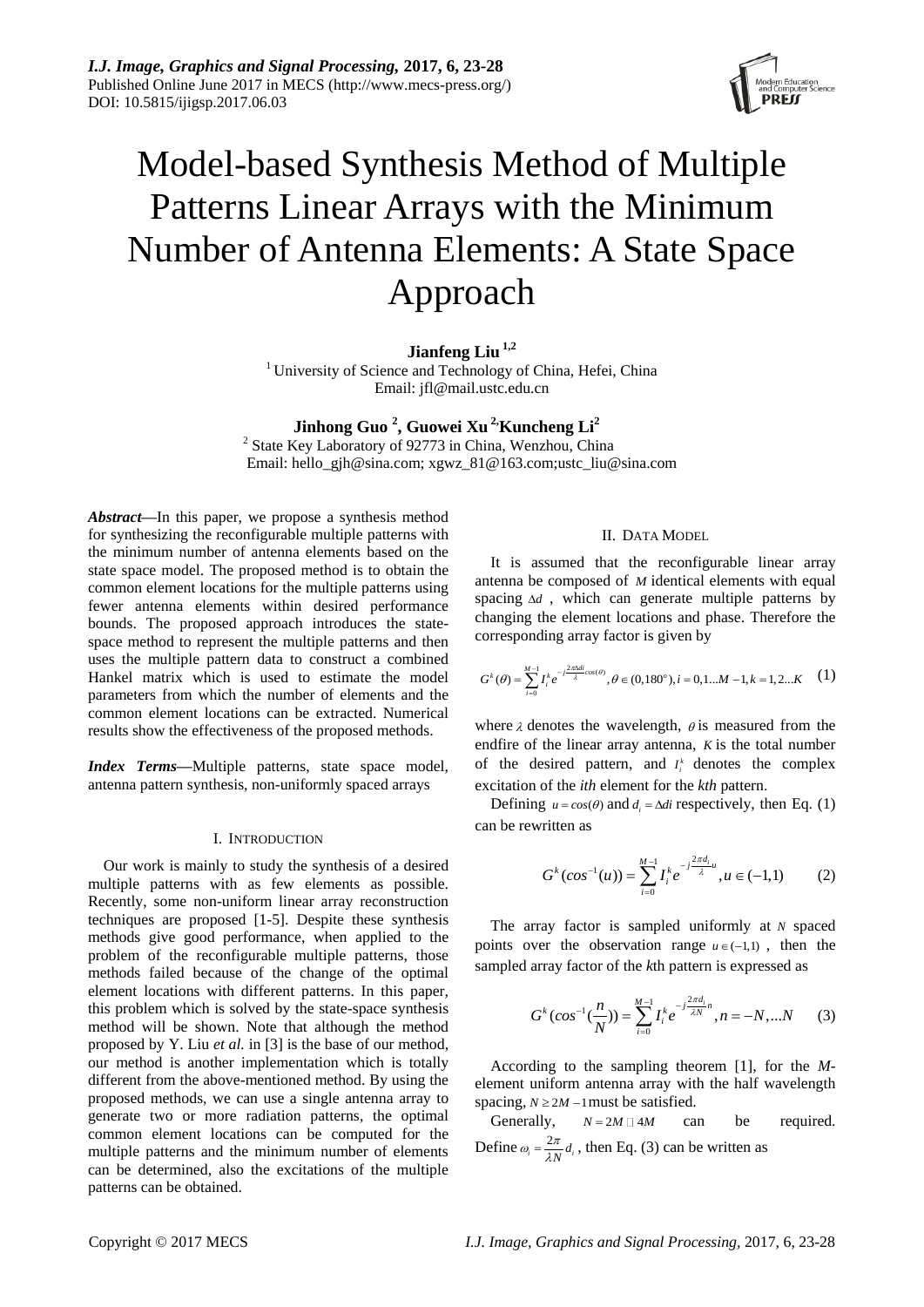$$
G^{k}(n) = \sum_{i=0}^{M-1} I_{i}^{k} e^{-j\omega_{i}n}, n = -N, ...N
$$
 (4)

Introduce the parameter  $m$ , then Eq. (4) can be also written as

$$
y^{k}(m) = G_{d}(m-N) = \sum_{i=0}^{M-1} I_{i}^{k} e^{j\omega_{i}N} e^{-j\omega_{i}m}, m = 0, \dots, 2N
$$
 (5)

## III. STATE SPACE REPRESENTATION FOR THE DESIRED MULTIPLE PATTERNS

In this section, we will connect a relationship between the state space model and the desired sampled multiple patterns. As shown in Eq. (5), the *kth* sampled array pattern can be considered to be a sum of *M* complex exponentials. Such a signal is assumed to be the output of a self-generating system. It means that a special ARMA model is employed whose poles are all on the unit circle and input powers are all 0's, which is expressed as

$$
y^{k}(m) = \sum_{p=1}^{M} a_{p} y^{k}(m-p) \quad k=1,2...K
$$
 (6)

Here we introduce the state space method to model the desired sampled multiple patterns. The state space representation for the desired pattern at the *mth* sampling point for the *kth* pattern is defined as [5,6,7]

$$
X^{k}(m+1) = FX^{k}(m)
$$
  
\n
$$
y^{k}(m) = hX^{k}(m)
$$
\n(7)

where  $X^k(m)$  is a  $M \times 1$  state vector at the *mth* sampling point for the  $kth$  pattern and  $F$  is the state transition matrix of size  $M \times M$  . From Eq. (7), after some manipulations, we have

$$
y^k(m) = hF^m X^k(0)
$$
 (8)

then the sampled data  $y^k(m)$  is used to form the forward Hankel matrix which is written as

$$
\boldsymbol{Y}^f = \begin{bmatrix} \boldsymbol{Y}_f^1 & \boldsymbol{Y}_f^2 & \boldsymbol{Y}_f^3 \dots \boldsymbol{Y}_f^K \end{bmatrix} \tag{9}
$$

Where

$$
\mathbf{Y}_{f}^{k} = \begin{bmatrix} y^{k}(0) & y^{k}(1) \cdots y^{k}(2N-L+1) \\ y^{k}(1) & y^{k}(2) \cdots y^{k}(2N-L+2) \\ \vdots & \vdots & \vdots \\ y^{k}(L-1) & y^{k}(L) \cdots y^{k}(2N) \end{bmatrix}_{L \times (2N-L+2)}
$$
\n(10)

Generally, the parameter *L* is chosen between  $4N/3$  and  $6N/3$ . Combining Eq. (8) with Eq. (9), then Eq. (9) can be further factorized as follows:

$$
\boldsymbol{Y}^f = \left[\boldsymbol{h} \boldsymbol{h} \boldsymbol{F}^1 \boldsymbol{h} \boldsymbol{F}^2 \cdots \boldsymbol{h} \boldsymbol{F}^{L-1}\right]^T \left[\boldsymbol{X}_f^1 \boldsymbol{X}_f^2 \cdots \boldsymbol{X}_f^K\right] = \boldsymbol{\Theta} \boldsymbol{\Phi} \qquad (11)
$$

Where

$$
X_f^k = \left[ \begin{array}{cc} X^k(0) & F X^k(0) \cdots F^{2N-L+1} X^k(0) \end{array} \right]
$$

$$
\left[ \begin{array}{cc} \boldsymbol{h} & \boldsymbol{h} F^1 \boldsymbol{h} F^2 \cdots \boldsymbol{h} F^{L-1} \end{array} \right]^T = \Theta
$$
 (12)

where  $\int_0^T$  denotes the matrix transpose.

#### IV. THE COMBINED MATRIX STRUCTURE

Because the solutions for the element positions can not be complex numbers, the forward-backward combined matrix must be employed. According to Eq. (9), the backward Hankel matrix is similarly expressed as

$$
\boldsymbol{Y}^b = \begin{bmatrix} \boldsymbol{Y}_b^1 & \boldsymbol{Y}_b^2 & \boldsymbol{Y}_b^3 \dots \boldsymbol{Y}_b^K \end{bmatrix} \tag{13}
$$

Where

$$
\boldsymbol{Y}_{b}^{k} = \begin{bmatrix} \left[ y^{k} (2N) \right]^{*} & \left[ y^{k} (2N-1) \right]^{*} & \cdots & \left[ y^{k} (L-1) \right]^{*} \\ \left[ y^{k} (2N-1) \right]^{*} & \left[ y^{k} (2N-2) \right]^{*} & \cdots & \left[ y^{k} (L-2) \right]^{*} \\ \vdots & \vdots & & \vdots \\ \left[ y^{k} (2N-L+1) \right]^{*} & \left[ y^{k} (2N-L) \right]^{*} & \cdots & \left[ y^{k} (0) \right]^{*} \end{bmatrix}_{L \times (2N-L+2)}
$$
(14)

where (.)<sup>\*</sup> denotes the complex conjugation. Hence the combined matrix structure constructed by the forwardbackward Hankel matrix is written as

$$
Y^{\mathit{fb}} = \left[ Y^{\mathit{f}} \ Y^{\mathit{b}} \right] \tag{15}
$$

thus state space representation for the combined matrix structure can be written as

$$
Y^{\hat{p}} = \left[\boldsymbol{h} \boldsymbol{h} \boldsymbol{F}^1 \boldsymbol{h} \boldsymbol{F}^2 \boldsymbol{\ldots} \boldsymbol{h} \boldsymbol{F}^{L-1}\right]^T \left[\boldsymbol{X}_f^1 \boldsymbol{X}_f^2 \cdots \boldsymbol{X}_f^K \boldsymbol{X}_b^1 \boldsymbol{X}_b^2 \cdots \boldsymbol{X}_b^K\right] = \Theta \Phi \quad (16)
$$

where  $X_b^k = [F^{2N-L+1}X^k(2N) \ \ F^{2N-L}X^k(2N) \cdots X^k(2N)]$ 

#### V. PROPOSED METHOD

To obtain much more freedom and minimize the number of array elements, the synthesis of a non-uniform spaced array is desired. In this paper, we use the low-rank matrix to approximate the forward-backward data matrix, so the SVD method must be employed. Therefore Eq. (16) can be decomposed as [8,9,10]

$$
Y^{\hat{p}} = [U_1 \ U_2] \begin{bmatrix} \Sigma_1 & 0 \\ 0 & \Sigma_2 \end{bmatrix} \begin{bmatrix} V_1^H \\ V_2^H \end{bmatrix} = \Theta \Phi \tag{17}
$$

where  $\Sigma_1$  denotes the [diagonal](http://dict.youdao.com/w/diagonal/) [matrix](http://dict.youdao.com/w/matrix/) composed of the *P* dominan[t singular](http://dict.youdao.com/w/singular/) [values](http://dict.youdao.com/w/value/)  $\delta_1 > \delta_2 \cdots > \delta_p$ .

 $U_1, V_1$  denote the left and right [singular](http://dict.youdao.com/w/singular/) vector respectively corresponding to the dominant [singular](http://dict.youdao.com/w/singular/) [values](http://dict.youdao.com/w/value/).

Now we focus on the choice of  $\delta_1 > \delta_2 \cdots > \delta_p$ . Generally, there shouldn't be zero singular values for the forward-backward data matrix formed by the desired

Copyright © 2017 MECS *I.J. Image, Graphics and Signal Processing,* 2017, 6, 23-28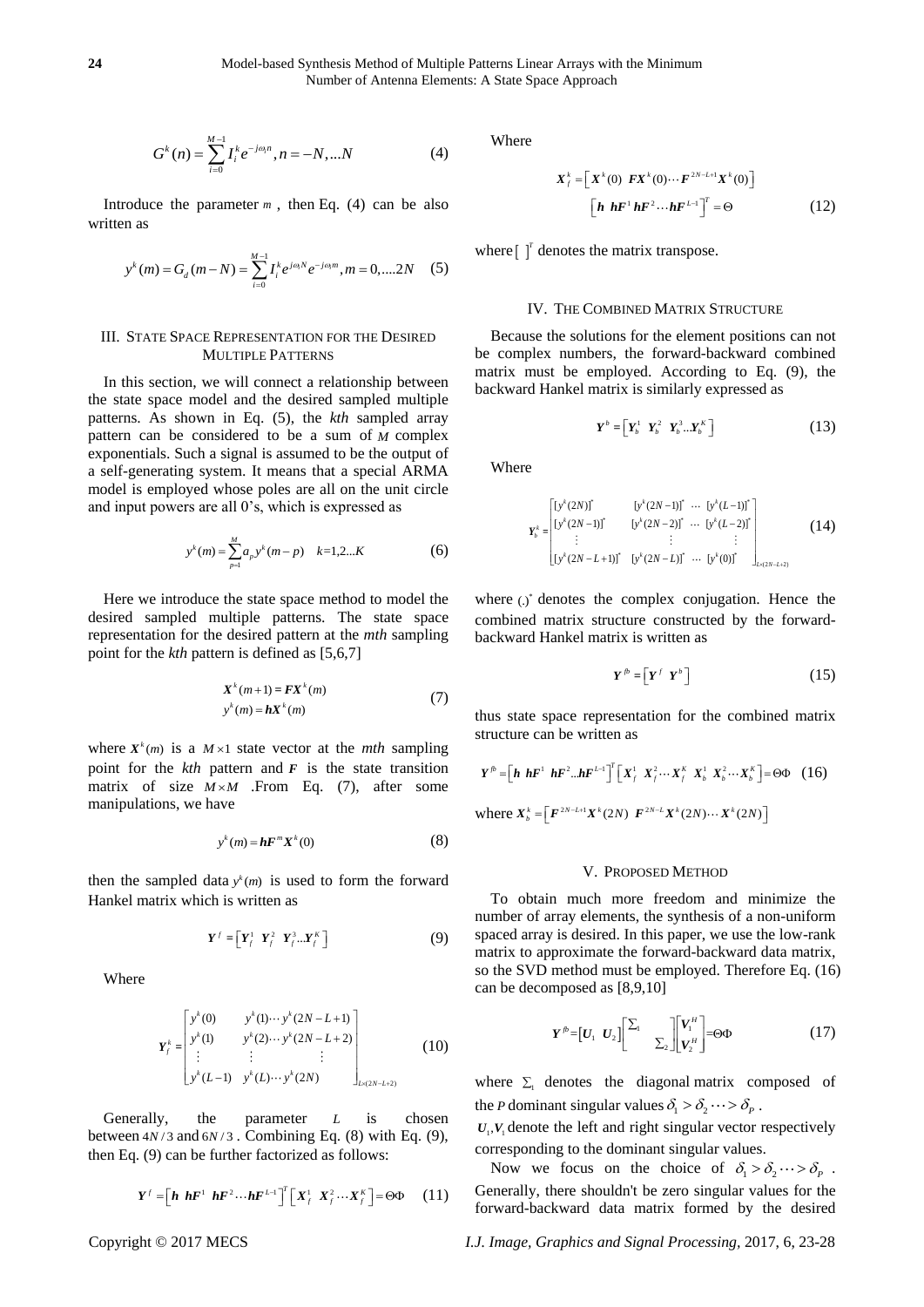patterns[12]. However, the number of principal singular values is always less than the total number of singular values which correspond to the number of elements for the desired antenna arrays. That means that we can neglect the very small values to reconstruct a low-rank approximation matrix, which corresponds to a new antenna array composed of fewer array elements. Typically, the singular values beyond *P* should be equal to zero, but in practice all of the singular values are not zero but close to zero. The value  $P$  is chosen as follow. Consider the singular value  $\delta_p$  so such that [11,12]

$$
\frac{\delta_p}{\delta_{\text{max}}} \approx 10^{-q} \tag{18}
$$

where  $P$  is the number of significant decimal digits. In our simulation, as mentioned in section VI,  $q = 2 \sim 3$  can obtain good performance.

Hence the low rank approximate matrix of the combined matrix  $Y^p$  is shown as [13,14,15]

$$
\hat{\mathbf{Y}}^{j} = \mathbf{U}_1 \sum_{1} \mathbf{V}_1^H = \mathbf{U}_1 \sum_{1}^{1/2} \sum_{1}^{1/2} \mathbf{V}_1^H = \hat{\Theta} \hat{\Phi}
$$
 (19)

which approximates the desired multiple patterns that can be generated by fewer elements, where  $(.)<sup>H</sup>$  denotes the complex conjugate transpose.

According to Eq. (18), we can obtain  $\hat{\Theta} = U_1 \sum_{i=1}^{1/2}$ . From Eq. (12),  $\hat{\Theta}_1$  and  $\hat{\Theta}_2$  can be obtained as following:

$$
\hat{\Theta}_1 = \begin{bmatrix} \hat{\boldsymbol{h}} & \hat{\boldsymbol{h}} \hat{\boldsymbol{F}}^1 & \hat{\boldsymbol{h}} \hat{\boldsymbol{F}}^2 & \cdots & \hat{\boldsymbol{h}} \hat{\boldsymbol{F}}^{L-2} \end{bmatrix}^T
$$
\n
$$
\hat{\Theta}_2 = \begin{bmatrix} \hat{\boldsymbol{h}} \hat{\boldsymbol{F}}^1 & \hat{\boldsymbol{h}} \hat{\boldsymbol{F}}^2 & \cdots & \hat{\boldsymbol{h}} \hat{\boldsymbol{F}}^{L-1} \end{bmatrix}^T
$$
\n(20)

where  $\int_1^r$  denotes the matrix transpose. From Eq. (20), we can easily obtain the following equation:

$$
\hat{\Theta}_1 \hat{\mathbf{F}} = \hat{\Theta}_2 \text{ , that is } \hat{\mathbf{F}} = \hat{\Theta}_1^{\dagger} \hat{\Theta}_2 \tag{21}
$$

where  $(.)^{\dagger}$  denotes the pseudo-inverse.

Using [eigenvalue](http://dict.youdao.com/w/eigenvalue/) [decomposition](http://dict.youdao.com/w/decomposition/) for the parameter matrix *F* ˆ , i.e

$$
\hat{F} = \sum_{p=1}^{p} u_{p} u_{p}^{u} e^{j\omega_{p}} = U \begin{bmatrix} v_{1} & & & \\ & v_{2} & & \\ & & \ddots & \\ & & & \ddots & \\ & & & & v_{p} \end{bmatrix} U^{H} \qquad (22)
$$

where  $U = [u_1 \ u_2 \cdots u_p], v_p = e^{j\omega_p}, p = 1, 2...P$ .

It is worthy to note that the above-mentioned diagonal matrix directly corresponds to the common element positions of the antenna array elements [which can](javascript:openDSC(13816978,%2037,%20) be computed from [the diagonal e](javascript:openDSC(13816978,%2037,%20)lements of this matrix. Hence, the estimates of the common element positions can be computed as follows:

$$
\hat{d}_p = \frac{\Im[ln(e^{j\omega_p})]N\lambda}{2\pi}, p = 1, 2...P
$$
 (23)

where  $\sigma$  denotes the imaginary part. The estimated excitations of multiple patterns are given as

$$
\boldsymbol{I} = [\boldsymbol{V}^H \boldsymbol{V}]^{-1} \boldsymbol{V}^H \boldsymbol{G} \tag{24}
$$

where  $I$ ,  $V$  and  $G$  are shown in  $(25),(26)$  and  $(27)$ respectively.

$$
I = \begin{bmatrix} I_1^1 & I_1^2 & \cdots & I_1^k \\ I_2^1 & I_2^2 & \cdots & I_2^k \\ \vdots & \vdots & & \vdots \\ I_P^1 & I_P^2 & \cdots & I_P^k \end{bmatrix}
$$
 (25)

$$
V = \begin{bmatrix} v_1^{-N} & v_2^{-N} & \cdots & v_p^{-N} \\ v_1^{-N+1} & v_2^{-N+1} & \cdots & v_p^{-N+1} \\ \vdots & \vdots & \vdots & \vdots \\ v_1^{N} & v_2^{N} & \cdots & v_p^{N} \end{bmatrix}
$$
 (26)

$$
G = \begin{bmatrix} y^1(0) & y^2(0) & \cdots & y^K(0) \\ y^1(1) & y^2(1) & \cdots & y^K(1) \\ \vdots & \vdots & \vdots & \vdots \\ y^1(2N) & y^2(2N) \cdots & y^K(2N) \end{bmatrix}
$$
(27)

The algorithm is [summarized](http://dict.cn/summarize) as follows[12]:

Step 1: Employing the sampled array factor  $y^k(m)$ ,  $m = 0...2N$  to form the forward-backward combined data matrix

$$
\pmb{Y}^{\mathit{fb}} = \left[ \pmb{Y}^{\mathit{f}} \ \ \pmb{Y}^{\mathit{b}} \ \right]
$$

Step2: Performing SVD on  $Y^{fb}$  and obtaining the approximate the forward-backward data matrix  $\hat{Y}^{fb}$ 

$$
\boldsymbol{Y}^{\cdot \beta} = \begin{bmatrix} \boldsymbol{U}_1 & \boldsymbol{U}_2 \end{bmatrix} \begin{bmatrix} \boldsymbol{\Sigma}_1 & & \\ & \boldsymbol{\Sigma}_2 \end{bmatrix} \begin{bmatrix} \boldsymbol{V}_1^{\cdot \prime} \\ \boldsymbol{V}_2^{\cdot \prime} \end{bmatrix}
$$

$$
\hat{\boldsymbol{Y}}^{\cdot \beta} = \boldsymbol{U}_1 \boldsymbol{\Sigma}_1 \boldsymbol{V}_1^{\cdot \prime \prime}
$$

Step3: Factorizing the pre-processed  $\hat{Y}^{fb}$  to obtain  $\hat{\Theta}$ , i.e.:

 $\hat{\Theta} = U_1 \sum_1^{1/2}$ 

Step4: Computing the model parameter  $\hat{F}$  using Eq. (19), Eq. (20) and Eq. (21)

$$
\hat{F} = \hat{\Theta}_1^{\dagger} \hat{\Theta}_2
$$

Step5: Performing [eigenvalue](http://dict.youdao.com/w/eigenvalue/) [decomposition](http://dict.youdao.com/w/decomposition/) for the model parameter  $\hat{F}$  to obtain  $e^{j\omega_p}$ , i.e.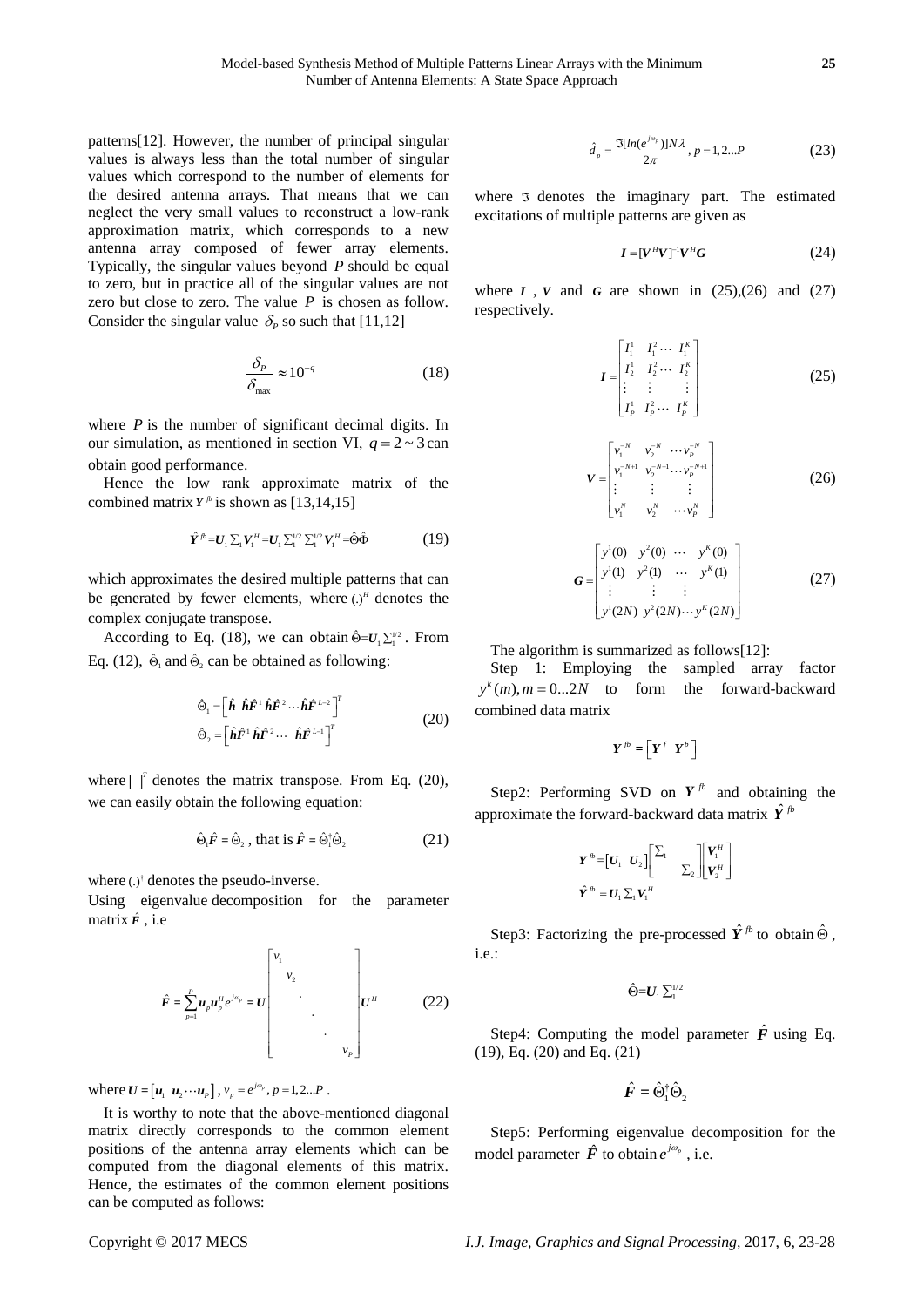$$
\hat{F} = \sum_{p=1}^P u_p u_p^H e^{j\omega_p}
$$

Step6: the estimates of the common element positions can be computed as follows:

$$
\hat{d}_p = \frac{\Im[ln(e^{j\omega_p})]N\lambda}{2\pi}, p = 1, 2...P
$$

where  $\Im$  denotes the imaginary part. The estimated excitations of multiple patterns are given as

$$
I = [V^H V]^{-1} V^H G \tag{28}
$$

where  $I$ ,  $V$  and  $G$  are shown in  $(25)$ , $(26)$  and  $(27)$ respectively.

According to our further study[12], the state-space method, the forward-backward matrix pencil method and extended matrix pencil method presented respectively by Y. Liu et al. in [2,3] are related and show nearly the same performance for the synthesis of the shaped-beam patterns. Hence, they are statistically equivalent. However, the state-space method is computationally more efficient in that only the eigenvalues of a  $P \times P$  matrix have to be computed [6]. Because of the same performance between our method and Y. Liu's method shown in [2,3], the following numerical simulations mainly focus on the validity of our method for multiplepattern designs.

#### VI. SIMULATION RESULTS

A complicated multiple-pattern is considered shown in the literature[16] with Fig. 2, which is composed of a pencil pattern, a flat-topped pattern, and a cosec-squared pattern. The multiple-pattern is generated by using 20 uniform elements with the half wavelength spacing. In this simulation,  $L = floor(4N/3)$  and  $N = 4M$  are set respectively. Fig.1 shows the reconstructed patterns for the desired multiple patterns with the state space method. As can be seen from Fig.1, the proposed method accurately reconstructs the desired multiple patterns with only 16 elements on the common element locations. Table1 lists the optimized common element locations. The advantage of the proposed method can be further verified by observing the distribution of [singular](http://dict.youdao.com/w/singular/) [values](http://dict.youdao.com/w/value/) and the poles shown in Fig.2. As shown in Fig.2, all of the poles are exactly located on the unit circle (shown in Fig. 2(a)) and the singular values after the 16th value are nearly close to zero (shown in Fig. 2(b)). The very small singular values can be discarded because those values make no contribution to the reconstruction. This is the reason that the proposed method can save the number of antenna elements. In this case, the number of antenna elements is reduced nearly 20%. Fig. 3(a) and Fig. 3(b) respectively show the optimized the phase and amplitude distributions of the reconstructed multiple patterns by using the proposed method with 16 elements. As shown

in Fig.3, both of the reconstructed pencil and flat-topped pattern have the symmetry amplitude-phase distributions, because the desired pencil and flat-topped pattern are axis symmetry. However the reconstructed cosec-squared pattern have the asymmetry amplitude-phase distributions, because the desired cosec-squared pattern is axis asymmetry.



Fig.1. Multiple patterns synthesized by [16] with 20 elements and the patterns reconstructed by the proposed method with 16 elements



Fig.2. Distribution o[f singular](http://dict.youdao.com/w/singular/) [values](http://dict.youdao.com/w/value/) and the poles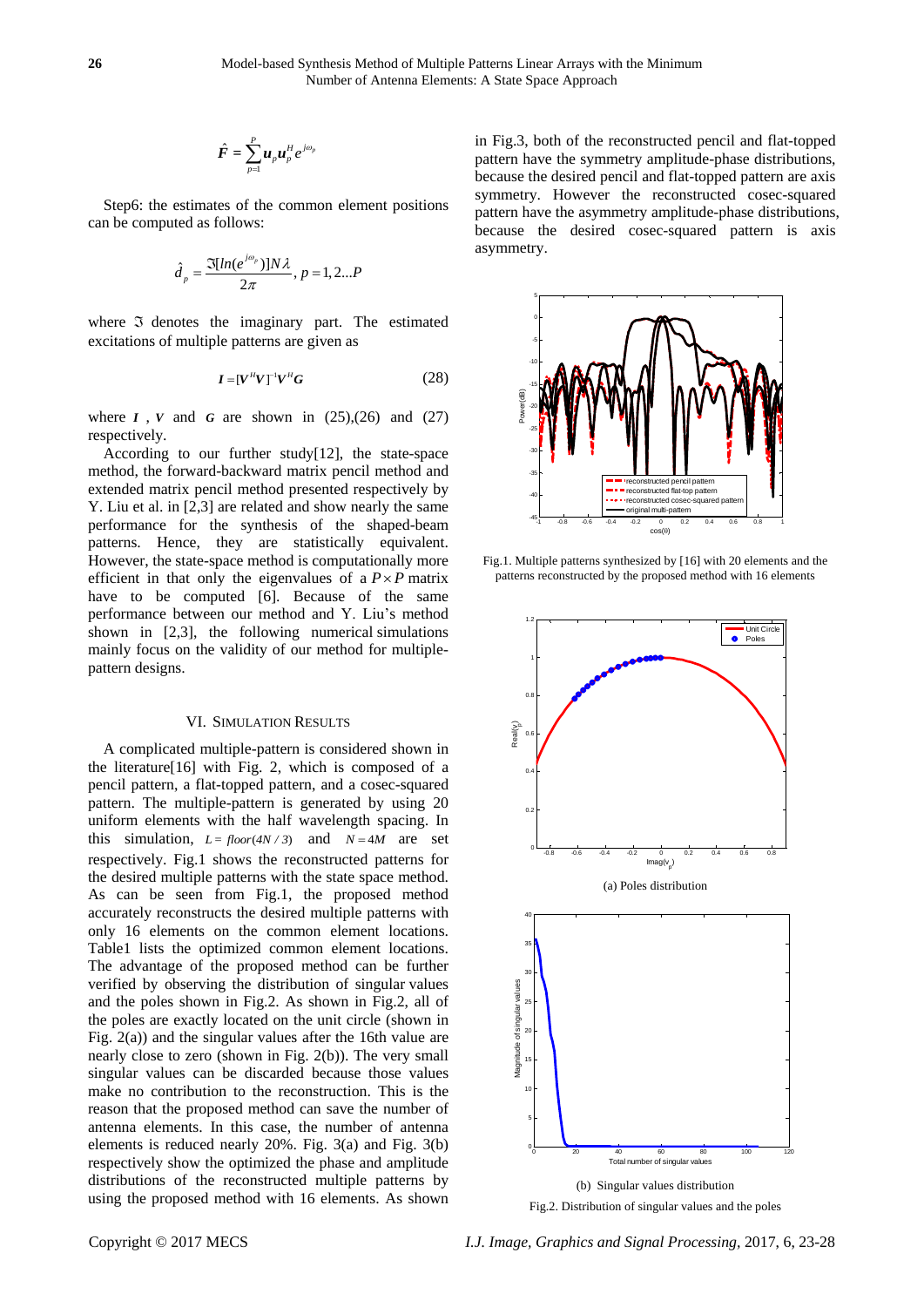





(b) Amplitude distribution

Fig.3. Element amplitude-phase distributions of the multiple patterns reconstructed by the proposed method with 16 elements

Table 1. Optimized Common Element Location of The Reconstructed Multiple Patterns with 16 Elements Shown In FIG.1

| <b>Element</b><br>No. | <b>Position</b><br>$\hat{d}_n/\lambda$ | <b>Element</b><br>No. | <b>Position</b><br>$\hat{d}_n / \lambda$ | <b>Element</b><br>No. | <b>Position</b><br>$\hat{d}_{p} / \lambda$ |
|-----------------------|----------------------------------------|-----------------------|------------------------------------------|-----------------------|--------------------------------------------|
| $\overline{0}$        | 0.0045                                 | 6                     | 3.2705                                   | 12                    | 7.0708                                     |
| 1                     | 0.4836                                 | 7                     | 3.9577                                   | 13                    | 7.5649                                     |
| $\overline{c}$        | 0.9546                                 | 8                     | 4.6778                                   | 14                    | 8.0694                                     |
| 3                     | 1.3419                                 | 9                     | 5.3711                                   | 15                    | 8.5489                                     |
| $\overline{4}$        | 1.9451                                 | 10                    | 6.0244                                   |                       |                                            |
| 5                     | 2.6149                                 | 11                    | 6.6089                                   |                       |                                            |

## VII. CONCLUSION

A state-space synthesis method that reconstructs multiple patterns with the minimum number of elements is presented. The new synthesis method uses the sampled multiple pattern data that is represented by state-space model to form a combined Hankel matrix. There exists a constraint on the distribution of the poles in the combined Hankel matrix which achieves more accurate and robust

synthesis performance consequently. By using the proposed methods, the optimal common element locations are found, individual amplitudes and phases for a multiple patterns are obtained, and the number of antenna elements is determined, the number of antenna elements can be saved nearly 20%.

#### **REFERENCES**

- [1] Y. Liu, Z. Nie, and Q. H. Liu, "Reducing the number of elements in a linear antenna array by the matrix pencil method," *IEEE Trans. On Antennas and Propagation,* vol.56, no. 9, pp. 2955-2962, 2008.
- [2] Y. Liu, Q. H. Liu, and Z. Nie, "Reducing the number of elements in the synthesis of shaped-beam patterns by the forward-backward matrix pencil method," *IEEE Trans. On Antennas and Propagation,* vol. 58, no.2, pp.604-608, 2010.
- [3] Y. Liu, Q. H. Liu and Z. Nie, "Reducing the Number of Elements in Multiple-Pattern Linear Arrays by the Extended Matrix Pencil Methods," *IEEE Trans. On Antennas and Propagation*, vol. 62, no. 2, pp. 652-660, 2014.
- [4] Ali Akdagli and Kerim Guney, "Shaped-beam pattern synthesis of equally and unequally spaced linear antenna arrays using a modified tabu search algorithm," *[Microwave and Optical Technology Letters](http://onlinelibrary.wiley.com/journal/10.1002/(ISSN)1098-2760)*, vol. 36, no. 1, pp. 16-20, 2003.
- [5] Soumyo Chatterjee, Sayan Chatterjee, and Dipak Ranjan Poddar, "Synthesis of linear array using Taylor distribution and Particle Swarm Optimisation," *International Journal of Electronics*, vol. 102, no. 3, pp.514–528,2015.
- [6] [B. D. Rao](http://ieeexplore.ieee.org/search/searchresult.jsp?searchWithin=%22Authors%22:.QT.B.%20D.%20Rao.QT.&newsearch=true) and [K. S. Arun,](http://ieeexplore.ieee.org/search/searchresult.jsp?searchWithin=%22Authors%22:.QT.K.%20S.%20Arun.QT.&newsearch=true) "Model based processing of signals: a state space approach," *[Proceedings of the IEEE](http://ieeexplore.ieee.org/xpl/RecentIssue.jsp?punumber=5)*, vol. 80, no. 2, pp. 283-309, 1992.
- [7] [B. D. Rao,](http://ieeexplore.ieee.org/search/searchresult.jsp?searchWithin=%22Authors%22:.QT.B.%20D.%20Rao.QT.&newsearch=true) "Relationship between matrix pencil and state space based Harmonic retrieval methods," *[IEEE](http://ieeexplore.ieee.org/xpl/RecentIssue.jsp?punumber=29)  [Transactions on Acoustics, Speech, and Signal Processing,](http://ieeexplore.ieee.org/xpl/RecentIssue.jsp?punumber=29)* vol*.* 38, no. 1, pp. 177-179, 1990.
- [8] H. B. Kekre, Tanuja Sarode, and Shachi Natu, "Performance Comparison of Watermarking Using SVD with Orthogonal Transforms and Their Wavelet Transforms," *International Journal of Image, Graphics and Signal Processing*, vol.7, no.4, pp.1-18,2015.
- [9] G. P. Hegde, M. Seetha, "Subspace based Expression Recognition Using Combinational Gabor based Feature Fusion," *International Journal of Image, Graphics and Signal Processing*,vol. 9, no. 1,pp.50-60,2017.
- [10] Ashish M. Kothari,Ved Vyas Dwivedi, "Hybridization of DCT and SVD in the Implementation and Performance Analysis of Video Watermarking," International Journal of Image, Graphics and Signal Processing, vol.4, no.5, pp.14-20,2012.
- [11] Hua Chen, S. Van Huffel, and J. Vandewalle, "Statespace based approximation methods for the harmonic retrieval problem in the presence of known signal poles,"*Acoustics, Speech, and Signal Processing, IEEE International Conference on ICASSP '96*, Atlanta, GA, vol.5, pp. 2924-2927, 1996.
- [12] Jianfeng Liu, "Model-Based Synthesis of Shaped-Beam Patterns with the Minimum Number of Elements: A State Space Method," *International Journal of Electronics*,5, May,2017,http://dx.doi.org/10.1080/00207217.2017.1326 172.
- [13] T. K. Sarkar, O. Pereira, "Using the matrix pencil method to estimate the parameters of a sum of complex